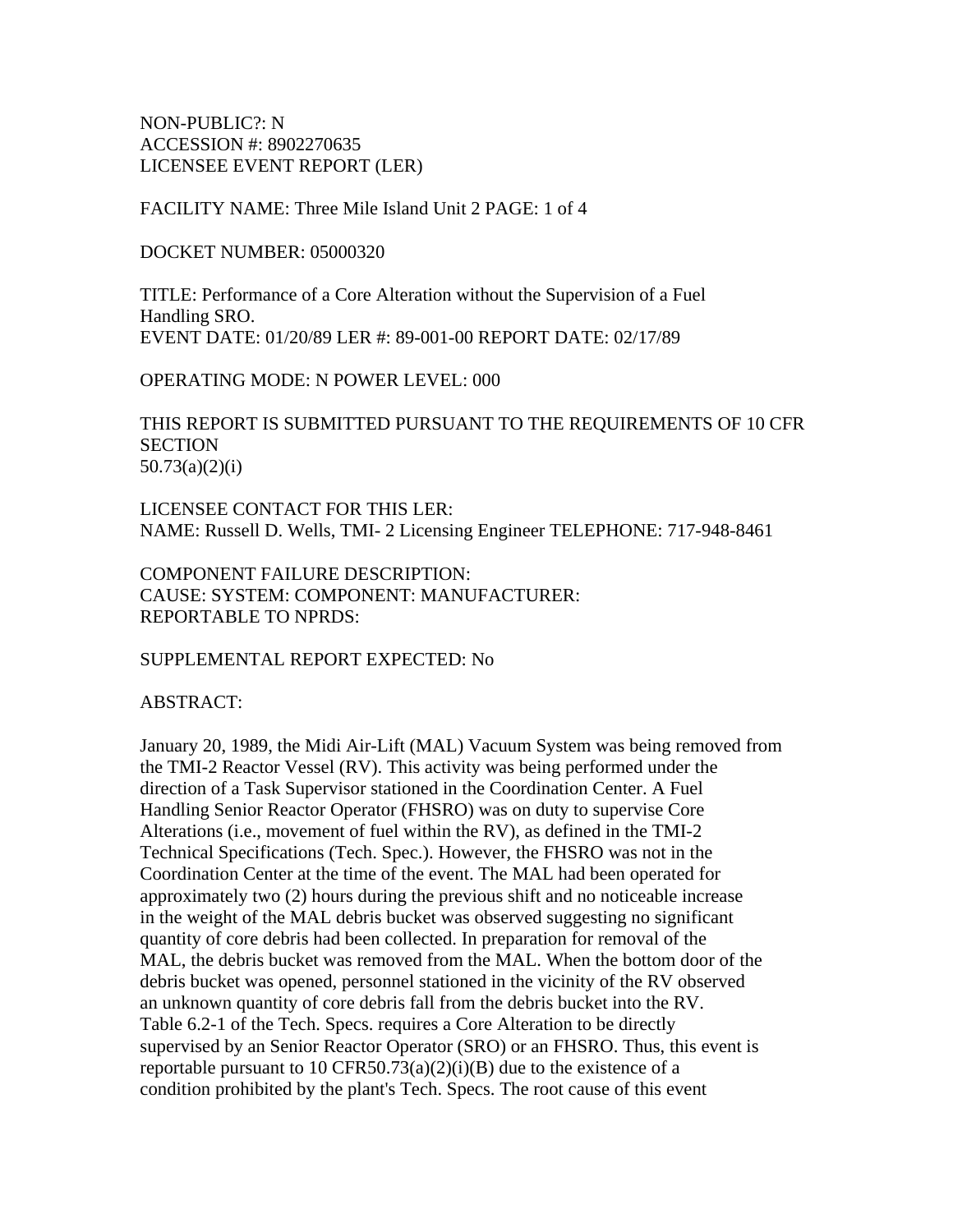was personnel error by the duty Task Supervisor and FHSRO in that they jointly failed to adequately communicate which resulted in the failure to properly assess plant conditions which provided reasonable evidence that removal of the MAL could constitute a Core Alteration. This event is being reviewed with all Task Supervisors and FHSROs.

This LER is similar in nature to LER 86-05.

END OF ABSTRACT

TEXT PAGE 2 OF 4

#### I. PLANT OPERATING CONDITIONS BEFORE THE EVENT

The TMI-2 facility was in a long-term cold shutdown state; the defueling evolution was in progress. The reactor decay heat was being removed via loss to ambient. Defueling operations were in progress; Lower Core Support Assembly (LCSA) fuel debris was being removed by the Midi Air Lift (MAL) Vacuum System (no applicable IEEE Code). The MAL Vacuum System is a vacuum device that introduces air bubbles into a suction hose causing a rising flow of water and entrained debris through the hose for collection into a debris bucket.

### II. STATUS OF STRUCTURES, COMPONENTS, OR SYSTEMS THAT WERE INOPERABLE AT THE START OF THE EVENT AND THAT CONTRIBUTED TO THE EVENT

 $N/A$ 

#### III. EVENT DESCRIPTION

This event involves a Core Alteration performed without the direct supervision of a dedicated Senior Reactor Operator (SRO) or a Fuel Handling SRO (FHSRO), as required by Table 6.2-1, "Minimum Shift Crew Composition," of the TMI-2 Technical Specifications (Tech. Specs.) TMI-2 Tech. Spec. 1.15 defines Core Alteration as "the movement or manipulation of any reactor component (including fuel) within the reactor pressure vessel with the vessel head removed."

At approximately 1114 hours on January 20, 1989, the MAL Vacuum System was being removed from the TMI-2 Reactor Vessel (RV). This activity was being performed under the direction of a Task Supervisor stationed in the TMI-2 Coordination Center. During the previous shift (i.e., 2300-0700), the MAL Vacuum System had most recently operated for a two (2) hour period (i.e., from approximately 0320 hours to 0540 hours). The FHSRO log entry at 0540 hours on January 20, 1989, indicated no observed increase in the weight of the MAL debris bucket. Thus, as a result of the shift turnover briefing, the on-duty FHSRO and Task Supervisor (i.e., 0700-1500 shift) concluded that the MAL vacuum system did not contain a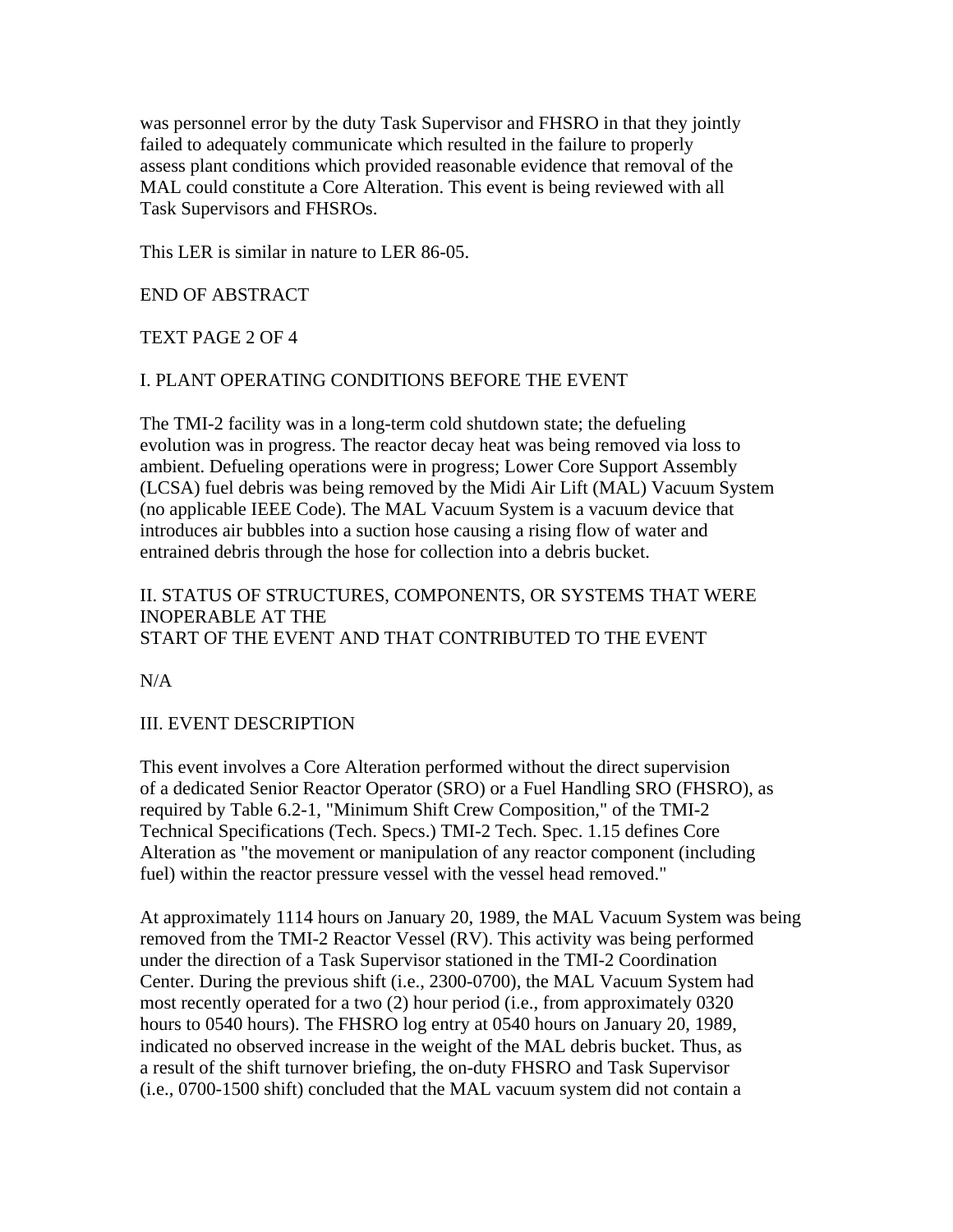significant quantity of fuel debris. Further, the Task Supervisor understood that he had the FHSRO concurrence to proceed with the removal of the MAL Vacuum System in the belief that this activity did not involve a Core Alteration.

At approximately 1114 hours, the MAL was lifted out of the RV for flushing and eventual placement in temporary storage. Visual inspection of the debris bucket prior to removal was hampered due to a lack of water clarity in the RV. To facilitate flushing of the bucket, the bottom door of the

#### TEXT PAGE 3 OF 4

#### III. EVENT DESCRIPTION (Cont'd)

debris bucket was opened using an extension pole. Personnel stationed in the vicinity of the RV observed an unknown quantity of core debris fall from the debris bucket into the RV. Upon discovery of this event, the duty FHSRO was so advised and initiated a debriefing to discuss the circumstances of this event.

This event is reportable pursuant to 10 CFR  $50.73(a)(2)(i)(B)$  (i.e., condition prohibited by the plant's Tech. Specs.) because a Core Alteration occurred without the direct supervision of a FHSRO, as required by Table 6.2-1 of the Tech. Specs. This determination is based on the fact that a visible quantity of core debris was observed to dislocate from the subject equipment (i.e., Midi Air-Lift). The criteria of "visible fuel" has been established in current NRCapproved Licensing Basis Documents (i.e., LCSA Defueling Safety Evaluation Report and the LCSA/Lower Head Defueling Safety Evaluation Report) as a mechanism for ascertaining whether components being removed from the RV contain core material. Similarly, it is the practice of FHSROs to utilize the criteria of "visible fuel" as a mechanism for determining whether an in-vessel activity constitutes a Core Alteration.

#### IV. ROOT CAUSE OF THE EVENT

The root cause of this event was personnel error shared jointly by the Task Supervisor and FHSRO due to inadequate communications which resulted in the failure to properly assess plant conditions, as communicated in shift turnover and defueling logs. These documents provided reasonable evidence that the MAL vacuum system contained core debris. For example:

The MAL Vacuum System had been operated for an extended period of time (i. e. approximately two hours) and operations with the MAL during previous shifts had resulted in accumulation of fuel debris. Thus, absence of a detectable increase in weight of the debris bucket did not provide positive verification of the absence of fuel debris.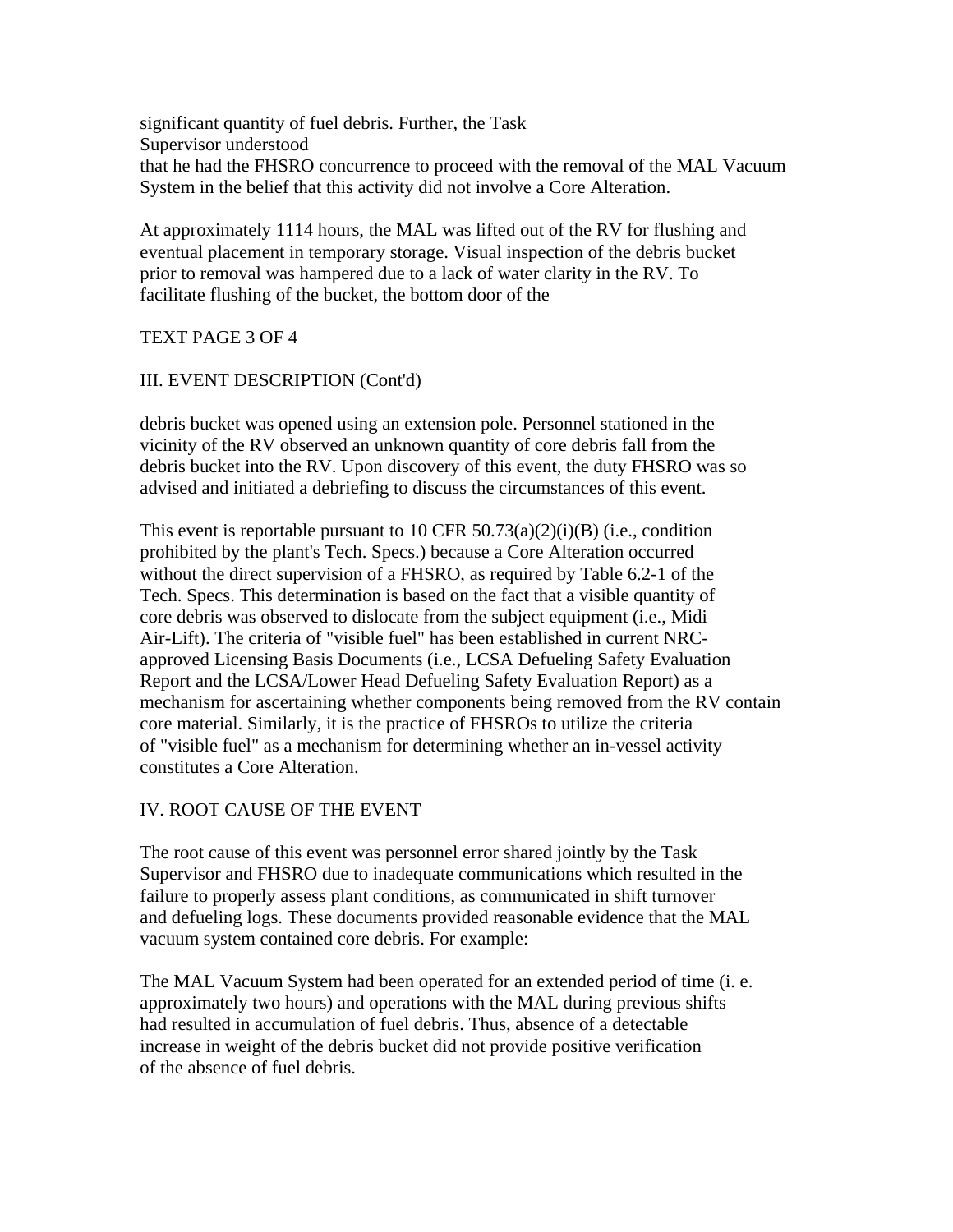Lack of sufficient water clarity in the RV hampered visual verification of the condition of the debris bucket and a determination as to whether debris was present.

Based on the above condition and previous MAL operating experience, this event could have been avoided if the FHSRO and Task Supervisor had judged it appropriate to assume the presence of core debris and classified this event as a Core Alteration prior to removal of the MAL.

# TEXT PAGE 4 OF 4

This event is similar in nature to LER 86-05 which involved the performance of a Core Alteration without the direct supervision of an FHSRO.

# V. CORRECTIVE ACTIONS

This event will be discussed with all FHSROs and Task Supervisors to emphasize the following:

Future activities, similar to those described in this report, which have the potential to constitute Core Alterations should be approached accordingly by Task Supervisors and FHSROs. Conservatism in judgment is appropriate.

Though certain events initially may not appear to constitute Core Alterations, it is imperative that defueling support personnel maintain close communications with the on-duty FHSRO so that the FHSRO is cognizant of activities which are planned to be performed in-vessel and can adequately assess whether such activities require the direct supervision of the FHSRO.

# VI. COMPONENT FAILURE DATA

N/A

# VII. AUTOMATIC OR MANUALLY INITIATED SAFETY SYSTEM RESPONSES

N/A

# VIII. ASSESSMENT OF THE SAFETY CONSEQUENCES AND IMPLICATIONS OF THE EVENT

The basis for requiring a licensed individual to supervise Core Alteration is to ensure that appropriate supervision is provided for those activities which could pose a potential criticality or radiological safety concern. The core debris that dislocated from the debris bucket remained within the confines of the RV. The TMI-2 RV is filled with water borated to a concentration of at least 4350 ppm, pursuant to the TMI-2 Tech. Specs., which ensures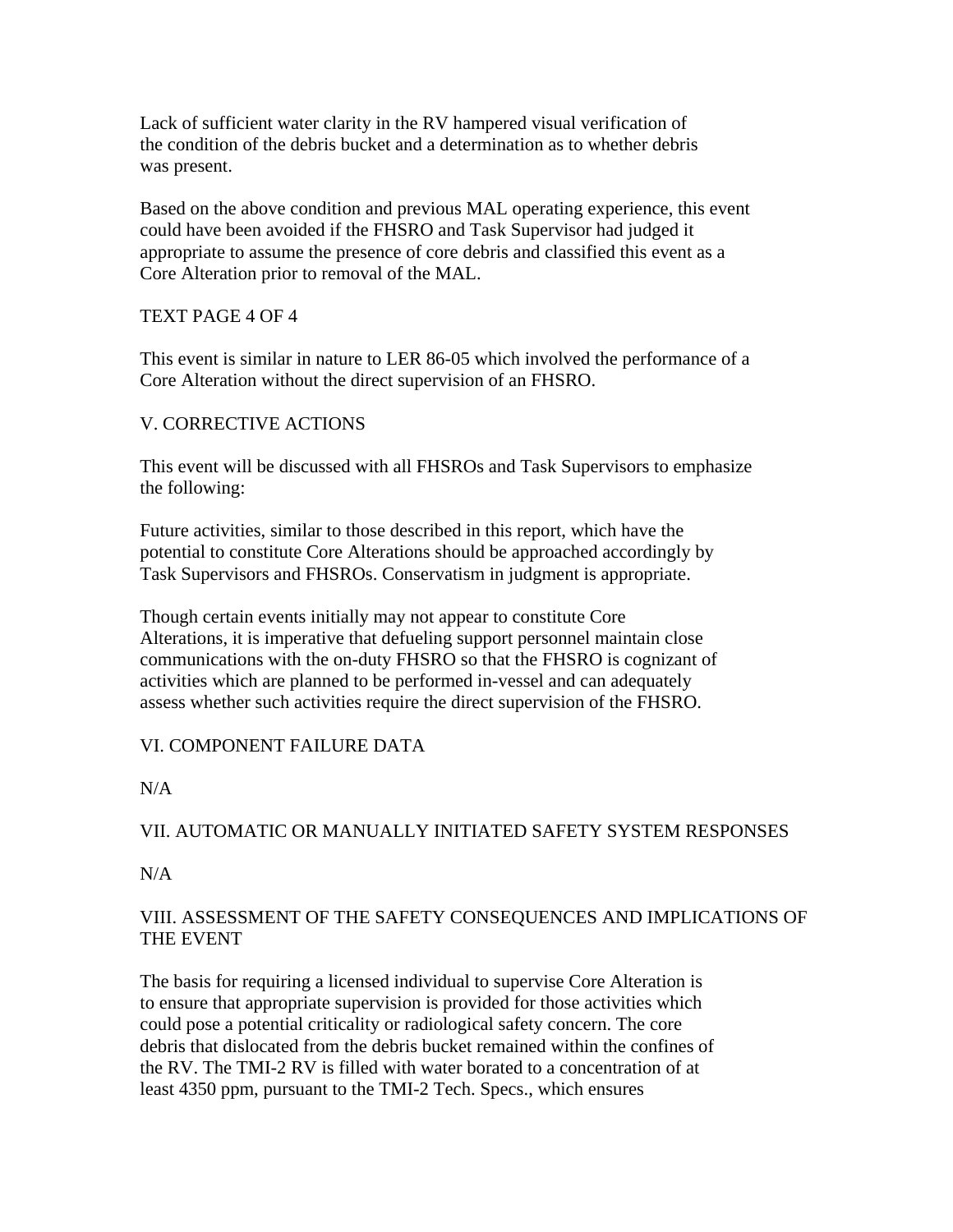subcriticality under all credible conditions. Additionally, this event did not result in personnel radiological exposure in excess of any regulatory limits. Therefore, this event did not jeopardize the health and safety of the public.

#### ATTACHMENT 1 TO 8902270635 PAGE 1 OF 1

GPU Nuclear Corporation Post Office Box 480 GPU Nuclear Route 441 South Middletown, Pennsylvania 17057-0191 717 944-7621 TELEX 84-2386 Writer's Direct Dial Number:

(717) 948-8461 February 17, 1989 4410-89-L-0016/0452P

US Nuclear Regulatory Commission ATTN: Document Control Desk Washington, DC 20555

Dear Sirs:

Three Mile Island Nuclear Station, Unit 2 (TMI-2) Operating License No. DPR-73 Docket No. 50-320 Licensee Event Report 89-01

Attached is Licensee Event Report 89-01 concerning the performance of a Core Alteration without the supervision of a Fuel Handling Senior Reactor Operator on January 20, 1989.

This event is considered reportable pursuant to Title 10 of the Code of Federal Regulations, Section  $50.73(a)(2)(i)(B)$ .

Sincerely,

M. B. Roche Director, TMI-2

RDW/emf

Attachment